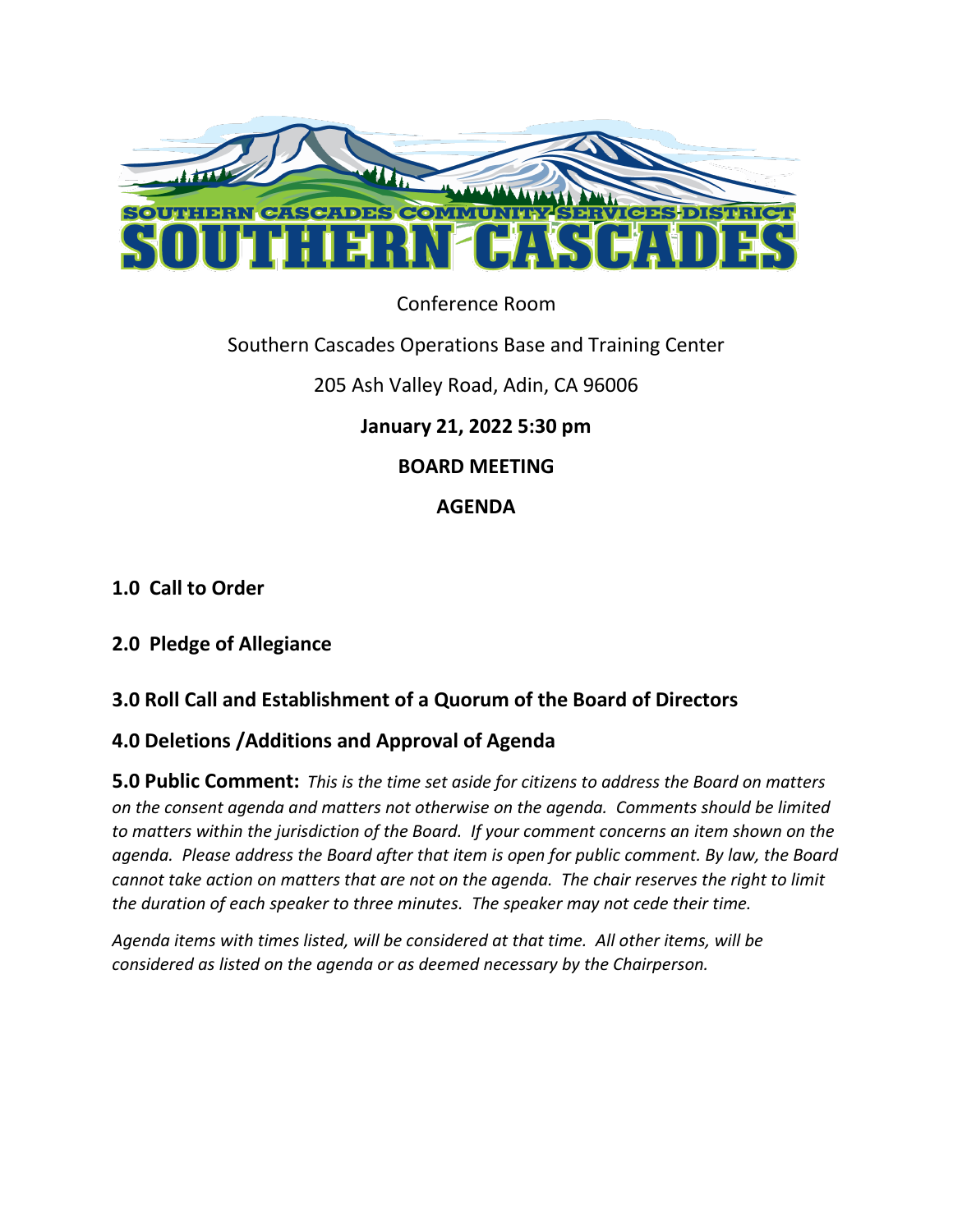#### **6.0 Consent Agenda**

**6.1** Approve Minutes for the following meeting;

Regular Board Meeting January 17, 2022

**6.2** Increase Purchase Card Limit from \$2000. To \$3000. /month for Logistics Specialist

#### **7.0 Information and Discussion:**

**7.1 FTA** 5310 Grant Application

#### **8.0 PUBLIC HEARING: FTA 5310 Grant at 5:45 P.M.**

#### **9.0 CLOSE PUBLIC HEARING**

#### **10.0 Consideration/Action**

**10.1 Certify that no non- profit or association is interested in applying in Lassen County for the 5310 Grant; therefore, the Board will pass resolution to apply for the 5310 Grant.**

#### **11.0 Information and Discussion:**

**11.1** Planning for the possible replacement of our Medical Director, Dr. Dahle upon his retirement.

**11.2** Attorney Sophie Myers Securitized Limited Obligation Notes Presentation

**11.3** Contract Bidding Requirements and Design/Build Requirements

#### **12.0 Consideration and Action:**

**12.1** Establish Outreach Coordinator Position; Per diem 20 hours max.

**12.2** Delegate Authority For Swearing in of Board Members, Employees, and Volunteers to District General Administrator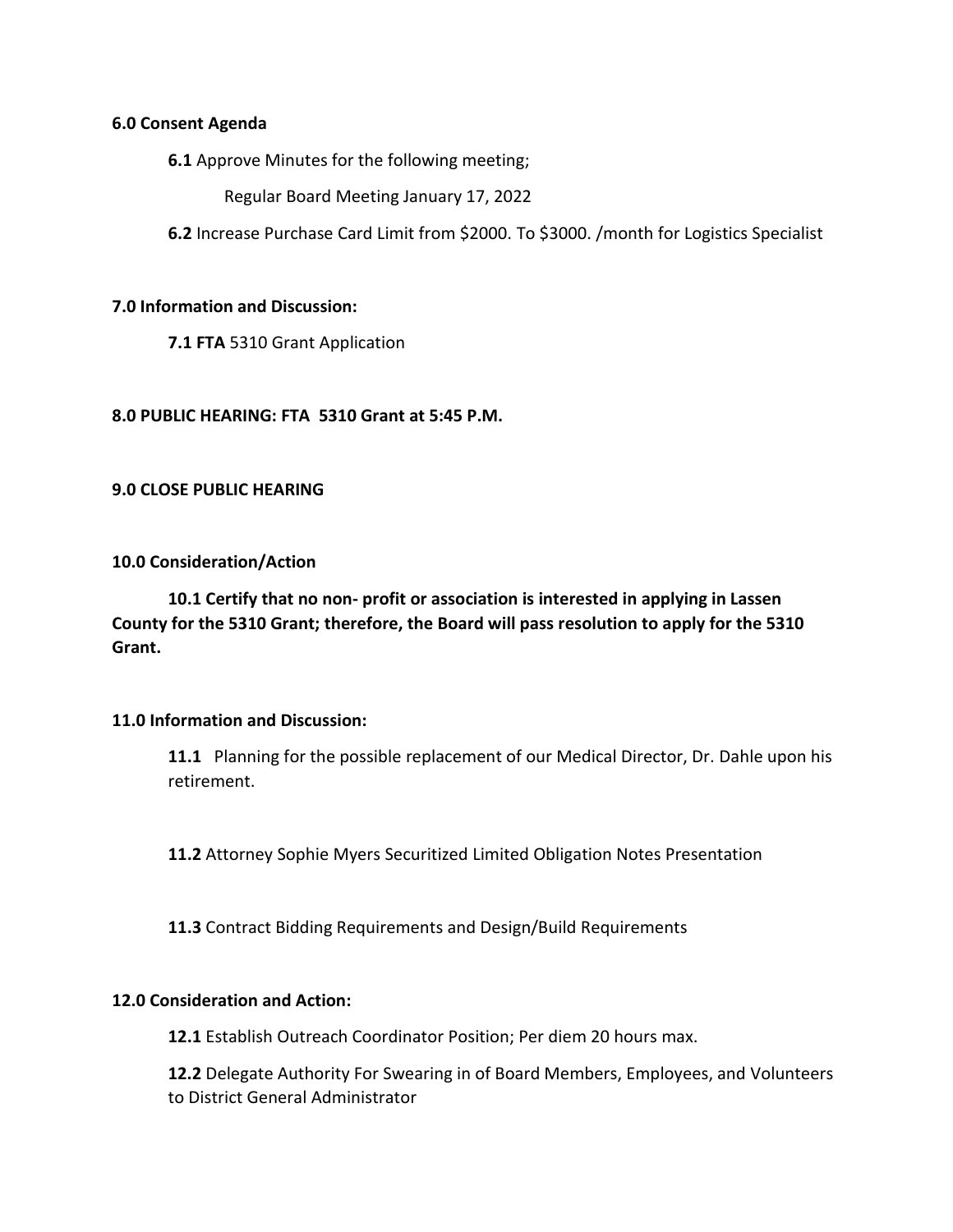### **13.0 CLOSED SESSION**

**13.1 Per Government Code 54956.8, Conference with Real Property Negotiators.** 

**Property: APN#** 018-270-023, **Address:** 205 Ash Valley Road, Adin CA 96006

**Agency Negotiator:** The Board will specify the names of the designee to be the negotiator.

**Negotiating Parties:** The Big Valley School District and The Southern Cascades Community Services District Board.

The Delegation negotiator will concern price and the terms of payment.

### **14.0 Resume Open Session**

#### **15.0 Consideration/Action**

**15.1 Approve Any Formal Action to be taken by board as result of closed session.**

#### **16.0 CLOSED SESSION**

**16.1 Per Government Code 54957, Public Employee Performance Evaluation District General Administrator.**

#### **17.0 Resume Open Session**

### **18.0 Consideration/Action**

**18.1 Approve Any Formal Action to be taken by board as result of closed session.**